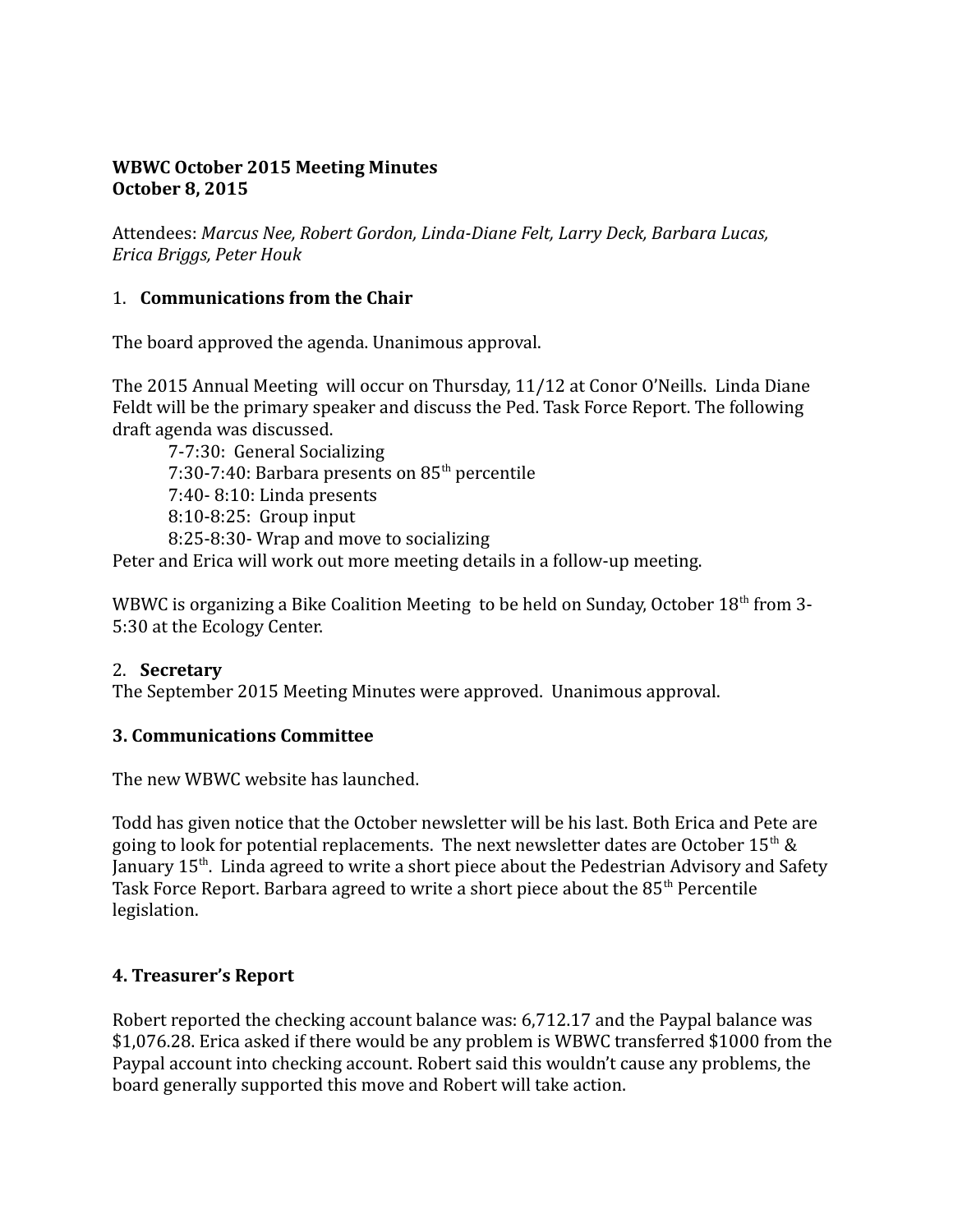Larry moved to adopt the Treasurer's Report. Barbara seconded. Unanimous board approval.

### **5. Membership Committee Report**

Erica reported that an Ann Arbor City Council member encouraged WBWC to focus on membership growth to enable the organization to speak with a louder voice on advocacy issues. He suggesting increasing membership to 500 and lowering membership fees, if necessary, to achieve this goal.

The board had a general discussion regarding the benefits and disadvantages of reducing membership fees for the general membership, as well as for group members. No consensus was reached. Regarding group membership, the board decided to get input at the bike coalition meeting and use this feedback to make a decision about group members at the December board meeting.

### **6. Project Committee Report**

Larry reported that there was great turn-out at Pittsfield Master Plan update and Parks and Rec Plan. As of today, Mandy Grewal had been asked if she had any recommendations regarding a potential board member for WBWC from Pittsfield Township, as of the board meeting she did not have a recommendation.

Larry presented the letter of support for B2B Trail to City of Ypsilanti. The Board voted to approve. Moved by Robert. Second by Pete. Unanimous board approval.

# **7. Government Relations Report.**

Erica suggested that the board needs to be cautious about future urgent action items to ensure all information is accurate and in-line with our organizational platforms. Urgent items often require quick action and it's easy to act too quickly.

Pete observed that WBWC had been surprised by the  $2<sup>nd</sup>$  reading of the Snow and Ice Removal Ordinance, since Robert had been traveling and no one had been reviewing the City Council agendas in his absence. Erica said she would be responsible for reviewing agendas in the future if Robert was traveling or otherwise unable to review the agenda in advance.

Robert reported that some City Council members were interested in considering the "Idaho Rules" for Ann Arbor. In this case, cyclists would only be required to yield at stop signs, not come to a complete stop. Traffic signals would still require a complete stop. A lively board discussion ensued about the advantages and disadvantages of the city adopting the change. An initial discussion of the idea did not produce a consensus among board members.

Barbara reported that the Michigan House of Representatives Transportation Subcommittee was considering legislation which would expand the use of the  $85<sup>th</sup>$